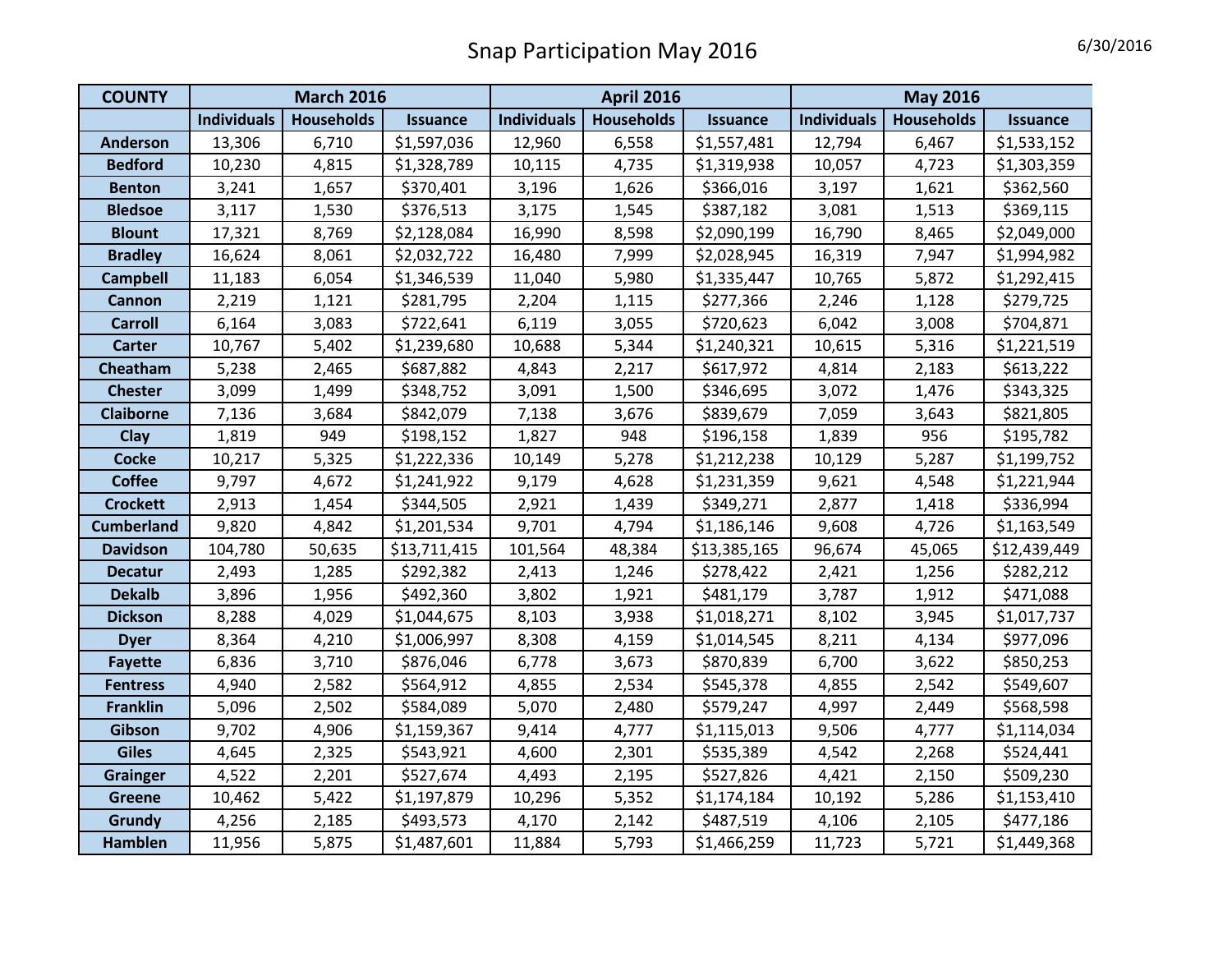|                   | <b>March 2016</b>  |                   |                 | <b>April 2016</b>  |                   |                 | <b>May 2016</b>    |                   |                 |
|-------------------|--------------------|-------------------|-----------------|--------------------|-------------------|-----------------|--------------------|-------------------|-----------------|
| <b>COUNTY</b>     | <b>Individuals</b> | <b>Households</b> | <b>Issuance</b> | <b>Individuals</b> | <b>Households</b> | <b>Issuance</b> | <b>Individuals</b> | <b>Households</b> | <b>Issuance</b> |
| <b>Hamilton</b>   | 51,118             | 26,096            | \$6,591,145     | 50,468             | 25,812            | \$6,532,645     | 50,042             | 25,496            | \$6,394,394     |
| <b>Hancock</b>    | 2,498              | 1,322             | \$283,813       | 2,485              | 1,305             | \$282,597       | 2,481              | 1,312             | \$284,010       |
| Hardeman          | 5,699              | 2,985             | \$679,843       | 5,730              | 2,984             | \$684,348       | 5,702              | 2,963             | \$683,747       |
| <b>Hardin</b>     | 5,999              | 3,147             | \$707,023       | 5,990              | 3,141             | \$703,025       | 5,913              | 3,104             | \$686,409       |
| <b>Hawkins</b>    | 11,237             | 5,480             | \$1,286,172     | 11,187             | 5,446             | \$1,281,847     | 11,108             | 5,383             | \$1,265,333     |
| Haywood           | 5,050              | 2,704             | \$596,912       | 4,995              | 2,667             | \$591,614       | 4,923              | 2,615             | \$577,554       |
| <b>Henderson</b>  | 6,018              | 3,141             | \$720,481       | 5,878              | 3,074             | \$699,605       | 5,921              | 3,071             | \$700,967       |
| <b>Henry</b>      | 6,793              | 3,372             | \$840,437       | 6,721              | 3,333             | \$830,510       | 6,673              | 3,294             | \$819,047       |
| <b>Hickman</b>    | 5,167              | 2,463             | \$623,710       | 5,083              | 2,434             | \$619,974       | 5,028              | 2,420             | \$608,934       |
| <b>Houston</b>    | 1,424              | 658               | \$162,983       | 1,421              | 657               | \$161,017       | 1,422              | 657               | \$159,282       |
| <b>Humphreys</b>  | 3,034              | 1,420             | \$364,933       | 3,075              | 1,443             | \$366,066       | 3,055              | 1,430             | \$360,855       |
| <b>Jackson</b>    | 2,567              | 1,364             | \$301,618       | 2,542              | 1,360             | \$305,258       | 2,491              | 1,341             | \$293,895       |
| <b>Jefferson</b>  | 9,252              | 4,425             | \$1,100,479     | 9,073              | 4,346             | \$1,073,284     | 9,014              | 4,314             | \$1,055,859     |
| Johnson           | 3,952              | 2,185             | \$459,795       | 3,843              | 2,138             | \$442,025       | 3,849              | 2,121             | \$439,198       |
| <b>Knox</b>       | 59,164             | 30,843            | \$7,483,087     | 55,625             | 28,036            | \$6,845,790     | 54,739             | 27,355            | \$6,681,791     |
| Lake              | 2,068              | 1,129             | \$249,473       | 2,056              | 1,124             | \$249,150       | 2,040              | 1,115             | \$244,699       |
| Lauderdale        | 6,839              | 3,492             | \$832,749       | 6,757              | 3,447             | \$827,809       | 6,785              | 3,446             | \$821,245       |
| <b>Lawrence</b>   | 7,684              | 3,712             | \$897,819       | 7,621              | 3,665             | \$890,631       | 7,497              | 3,613             | \$876,864       |
| <b>Lewis</b>      | 2,420              | 1,183             | \$269,376       | 2,402              | 1,169             | \$268,877       | 2,371              | 1,152             | \$259,181       |
| Lincoln           | 5,914              | 2,813             | \$716,726       | 5,578              | 2,568             | \$663,199       | 5,498              | 2,515             | \$684,386       |
| Loudon            | 6,112              | 2,893             | \$733,134       | 6,093              | 2,876             | \$729,374       | 6,038              | 2,819             | \$714,338       |
| <b>Macon</b>      | 5,519              | 2,637             | \$681,640       | 5,601              | 2,645             | \$686,711       | 5,602              | 2,627             | \$684,850       |
| <b>Madison</b>    | 17,277             | 8,615             | \$2,104,139     | 17,106             | 8,506             | \$2,104,915     | 16,838             | 8,379             | \$2,033,219     |
| <b>Marion</b>     | 5,747              | 2,866             | \$711,605       | 5,665              | 2,830             | \$703,245       | 5,598              | 2,805             | \$687,402       |
| <b>Marshall</b>   | 4,782              | 2,265             | \$566,977       | 4,734              | 2,242             | \$563,820       | 4,702              | 2,199             | \$557,932       |
| <b>Maury</b>      | 12,917             | 6,253             | \$1,577,779     | 12,655             | 6,124             | \$1,539,590     | 12,515             | 6,026             | \$1,519,269     |
| <b>Meigs</b>      | 2,654              | 1,307             | \$319,275       | 2,638              | 1,304             | \$318,719       | 2,627              | 1,302             | \$315,816       |
| <b>Monroe</b>     | 9,290              | 4,480             | \$1,097,421     | 9,217              | 4,429             | \$1,085,018     | 9,161              | 4,432             | \$1,085,936     |
| <b>Montgomery</b> | 23,188             | 10,554            | \$2,895,794     | 22,748             | 10,335            | \$2,837,924     | 22,595             | 10,291            | \$2,799,010     |
| <b>Moore</b>      | 577                | 259               | \$63,345        | 559                | 243               | \$60,872        | 550                | 239               | \$59,429        |
| <b>Morgan</b>     | 4,672              | 2,291             | \$575,808       | 4,669              | 2,259             | \$568,704       | 4,587              | 2,228             | \$551,000       |
| <b>McMinn</b>     | 9,209              | 4,545             | \$1,125,715     | 9,109              | 4,466             | \$1,105,499     | 9,121              | 4,480             | \$1,117,387     |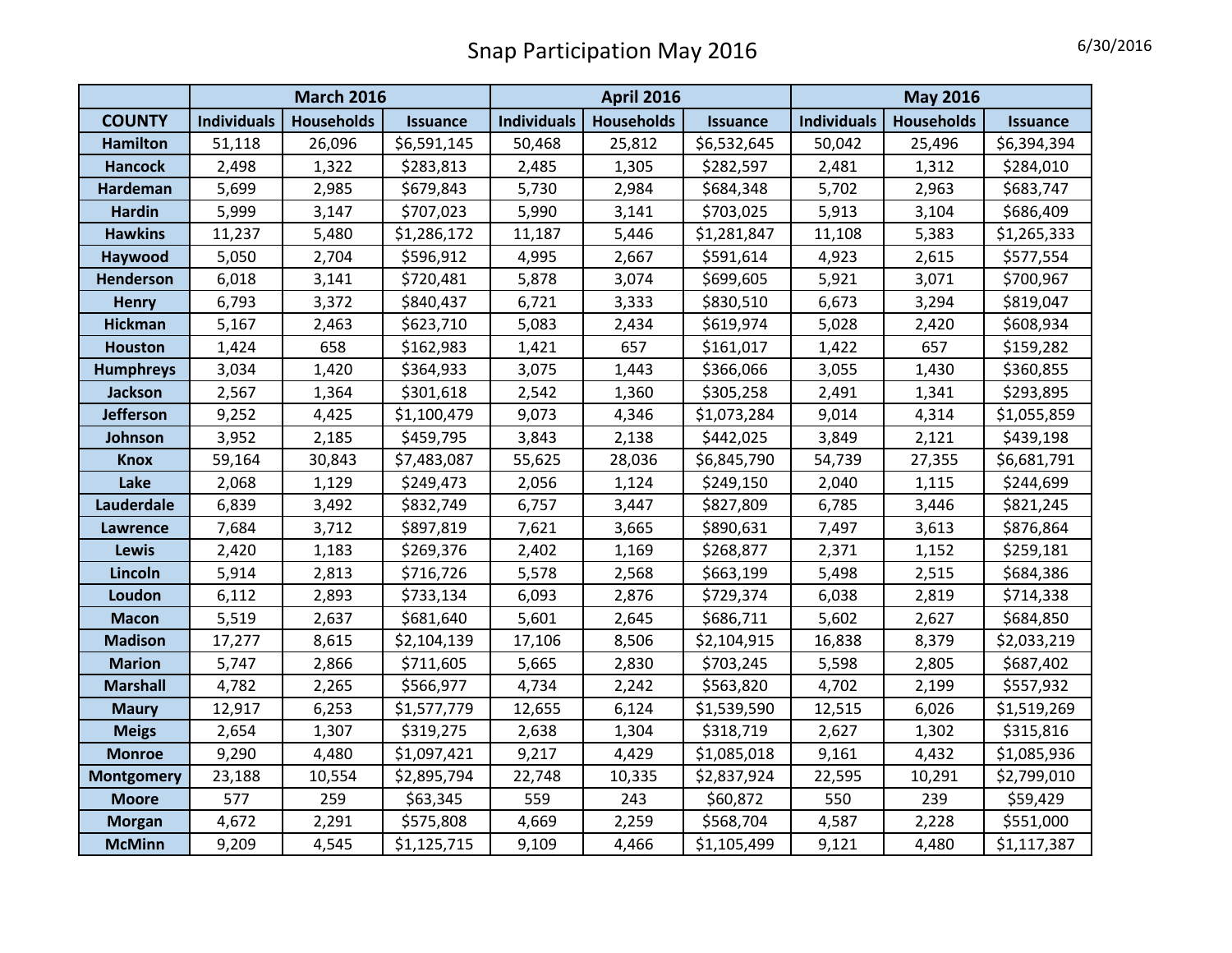| <b>COUNTY</b>     | <b>March 2016</b>  |                   |                 | <b>April 2016</b>  |                   |                 | <b>May 2016</b>    |                   |                 |
|-------------------|--------------------|-------------------|-----------------|--------------------|-------------------|-----------------|--------------------|-------------------|-----------------|
|                   | <b>Individuals</b> | <b>Households</b> | <b>Issuance</b> | <b>Individuals</b> | <b>Households</b> | <b>Issuance</b> | <b>Individuals</b> | <b>Households</b> | <b>Issuance</b> |
| <b>McNairy</b>    | 6,120              | 3,177             | \$701,121       | 6,091              | 3,152             | \$693,654       | 6,023              | 3,122             | \$681,762       |
| Obion             | 6,468              | 3,233             | \$750,875       | 6,501              | 3,262             | \$763,730       | 6,375              | 3,197             | \$738,940       |
| <b>Overton</b>    | 3,862              | 1,997             | \$441,902       | 3,806              | 1,965             | \$429,586       | 3,793              | 1,966             | \$424,029       |
| <b>Perry</b>      | 1,720              | 825               | \$200,525       | 1,718              | 810               | \$202,894       | 1,645              | 790               | \$189,986       |
| <b>Pickett</b>    | 942                | 490               | \$98,623        | 934                | 482               | \$101,163       | 909                | 470               | \$96,205        |
| <b>Polk</b>       | 2,921              | 1,432             | \$321,568       | 2,897              | 1,417             | \$323,730       | 2,883              | 1,400             | \$317,948       |
| Putnam            | 12,102             | 6,059             | \$1,499,296     | 12,508             | 6,009             | \$1,499,420     | 11,886             | 5,930             | \$1,453,251     |
| Rhea              | 6,935              | 3,411             | \$847,832       | 6,975              | 3,427             | \$860,729       | 6,915              | 3,374             | \$845,586       |
| Roane             | 8,962              | 4,457             | \$1,080,757     | 8,782              | 4,373             | \$1,055,475     | 8,752              | 4,349             | \$1,045,467     |
| Robertson         | 9,481              | 4,576             | \$1,214,725     | 9,388              | 4,525             | \$1,212,021     | 9,430              | 4,541             | \$1,204,784     |
| <b>Rutherford</b> | 31,201             | 14,221            | \$4,065,648     | 30,289             | 13,639            | \$3,909,868     | 29,737             | 13,214            | \$3,776,668     |
| <b>Scott</b>      | 7,017              | 3,499             | \$816,633       | 6,901              | 3,447             | \$794,900       | 6,920              | 3,441             | \$795,893       |
| Sequatchie        | 3,375              | 1,655             | \$418,418       | 3,363              | 1,645             | \$416,479       | 3,367              | 1,640             | \$410,195       |
| <b>Sevier</b>     | 13,446             | 6,307             | \$1,570,645     | 13,393             | 6,273             | \$1,575,268     | 12,983             | 6,114             | \$1,491,268     |
| <b>Shelby</b>     | 228,776            | 111,767           | \$31,160,094    | 227,066            | 110,607           | \$30,727,665    | 226,086            | 110,005           | \$30,373,316    |
| <b>Smith</b>      | 3,166              | 1,536             | \$392,978       | 3,128              | 1,528             | \$389,553       | 3,165              | 1,530             | \$388,499       |
| <b>Stewart</b>    | 2,170              | 987               | \$244,265       | 2,177              | 990               | \$244,521       | 2,175              | 995               | \$244,711       |
| <b>Sullivan</b>   | 26,813             | 13,624            | \$3,222,476     | 26,623             | 13,464            | \$3,212,655     | 26,444             | 13,391            | \$3,155,333     |
| <b>Sumner</b>     | 19,459             | 8,992             | \$2,494,333     | 19,212             | 8,757             | \$2,421,257     | 18,212             | 8,169             | \$2,269,794     |
| <b>Tipton</b>     | 11,374             | 5,544             | \$1,460,737     | 11,245             | 5,472             | \$1,441,622     | 11,267             | 5,462             | \$1,429,411     |
| <b>Trousdale</b>  | 1,622              | 802               | \$197,906       | 1,587              | 777               | \$190,012       | 1,575              | 722               | \$189,356       |
| <b>Unicoi</b>     | 3,255              | 1,704             | \$365,111       | 3,165              | 1,655             | \$355,383       | 3,216              | 1,677             | \$360,686       |
| <b>Union</b>      | 4,766              | 2,237             | \$552,270       | 4,785              | 2,233             | \$551,022       | 4,684              | 2,183             | \$527,638       |
| <b>Van Buren</b>  | 1,075              | 528               | \$117,136       | 1,091              | 525               | \$121,456       | 1,074              | 523               | \$117,880       |
| <b>Warren</b>     | 8,261              | 3,953             | \$1,015,841     | 8,203              | 3,938             | \$1,001,140     | 8,167              | 3,915             | \$996,415       |
| Washington        | 18,831             | 9,934             | \$2,334,237     | 18,729             | 9,853             | \$2,320,614     | 18,532             | 9,777             | \$2,282,321     |
| Wayne             | 2,768              | 1,382             | \$311,228       | 2,710              | 1,362             | \$300,248       | 2,661              | 1,332             | \$289,916       |
| <b>Weakley</b>    | 6,135              | 3,271             | \$721,172       | 6,194              | 3,267             | \$724,333       | 6,184              | 3,272             | \$722,098       |
| White             | 5,228              | 2,499             | \$617,361       | 5,175              | 2,479             | \$610,552       | 5,090              | 2,436             | \$598,926       |
| <b>Williamson</b> | 5,691              | 2,619             | \$704,892       | 5,493              | 2,488             | \$672,475       | 5,334              | 2,402             | \$641,146       |
| <b>Wilson</b>     | 12,037             | 5,899             | \$1,573,761     | 11,906             | 5,764             | \$1,550,536     | 11,535             | 5,474             | \$1,471,100     |